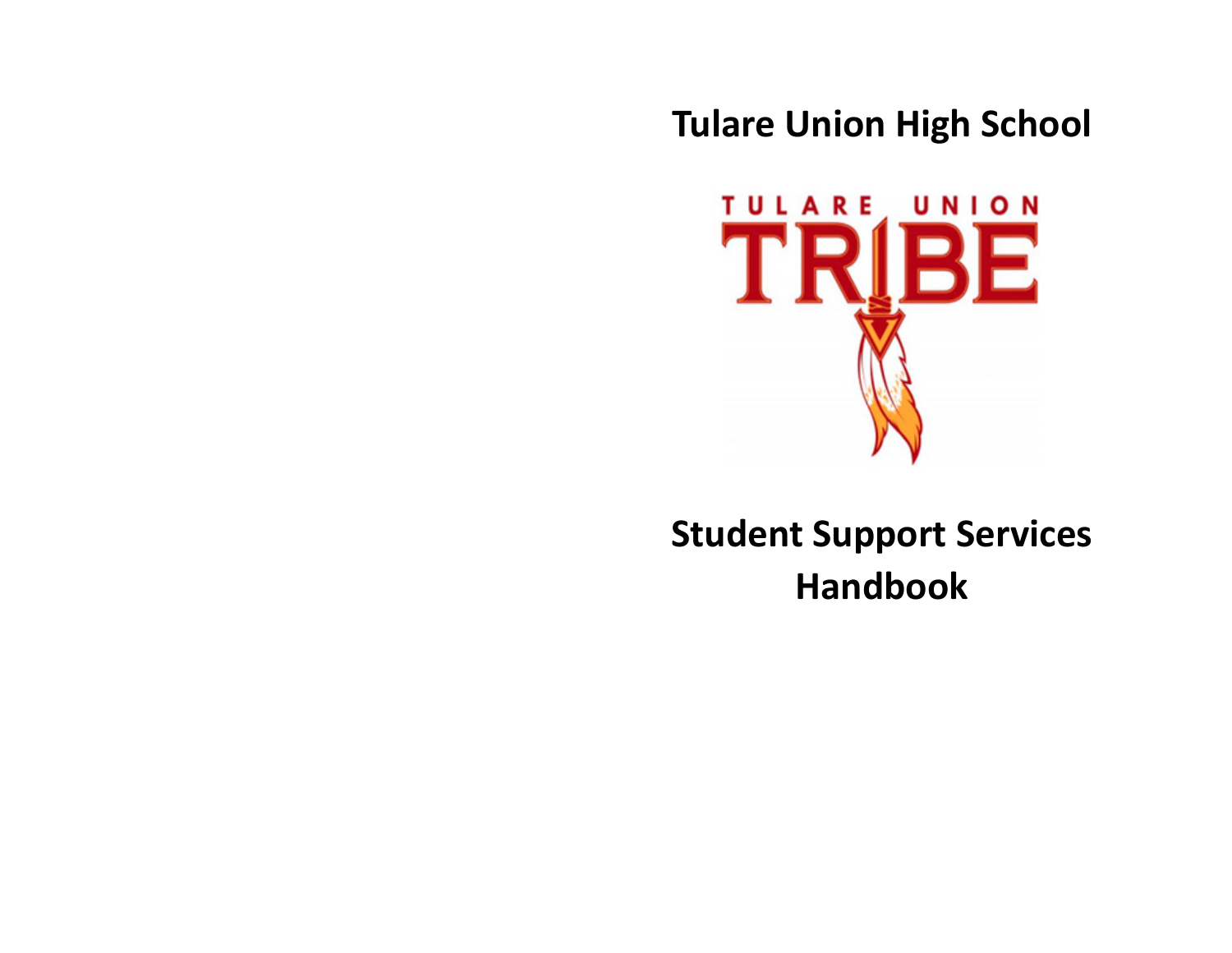The following handbook has been designed for students and their families of the Tulare Union Tribe to better understand the supportive services we offer within the Counseling Dept. We have divided the handbook into three sections: **Academic Counseling Services**, **College and Career Readiness** and **Social/Emotional Services**. If you have further questions about a particular service please do not hesitate to contact your counselor or any of the staff within the Counseling Dept. The names and contact information of our counselors and staff are listed below.

**Terry Langlie**- Head Counselor

686-4761 ext 2709, [terry.langlie@tulare.k12.ca.us](mailto:terry.langlie@tulare.k12.ca.us)

**Daisy Molina** - Counselor, D-H, Art Academy grades 11 & 12

686-4761 ext 2700, [daisy.molina@tulare.k12.ca.us](mailto:daisy.molina@tulare.k12.ca.us)

**Michelle Potts** - Counselor, N-R, Art Academy grades 9 & 10

686-4761 ext 2704, [michelle.potts@tulare.k12.ca.us](mailto:michelle.potts@tulare.k12.ca.us)

**India Leal** - Counselor, A-C, IVY League Project, Tribal "Counsel" and Challenge Day

686-4761 ext 2715, [india.leal@tulare.k12.ca.us](mailto:india.leal@tulare.k12.ca.us)

**Jose Marquez** - Counselor, H-M, ELD 1 & 2

686-4761 ext 2705, [jose.marquez@tulare.k12.ca.us](mailto:jose.marquez@tulare.k12.ca.us)

**Liliana Avila** - Counselor S-Z, ELD 3

686-4761 ext 2632, [liliana.avila@tulare.k12.ca.us](mailto:liliana.avila@tulare.k12.ca.us)

**Ricardo Florez** - IRC Teacher 686-4761 ext 2710 [ricardo.florez@tulare.k12.ca.us](mailto:ricardo.florez@tulare.k12.ca.us) **Amanda Gonzalez** - Student Services 686-4761 ext 2884 [amanda.gonzalez@tulare.k12.ca.us](mailto:amanda.gonzalez@tulare.k12.ca.us) **Lisa Muñoz** - Counseling Aide 686-4761 ext 2719 [lisa.munoz@tulare.k12.ca.us](mailto:lisa.munoz@tulare.k12.ca.us) **Eulalia (Lolly) Garcia** - School Psychologist 686-4761 ext 2720 [lolly.garcia@tulare.k12.ca.us](mailto:lolly.garcia@tulare.k12.ca.us) **Michelle Vasquez** - School Psychologist 686-4761 ext 2844 [michelle.vasquez@tulare.k12.ca.us](mailto:michelle.vasquez@tulare.k12.ca.us) **Yesenia Maldonado** - Career Technician 686-4761 ext 2701 [yesenia.maldonado@tulare.k12.ca.us](mailto:yesenia.maldonado@tulare.k12.ca.us)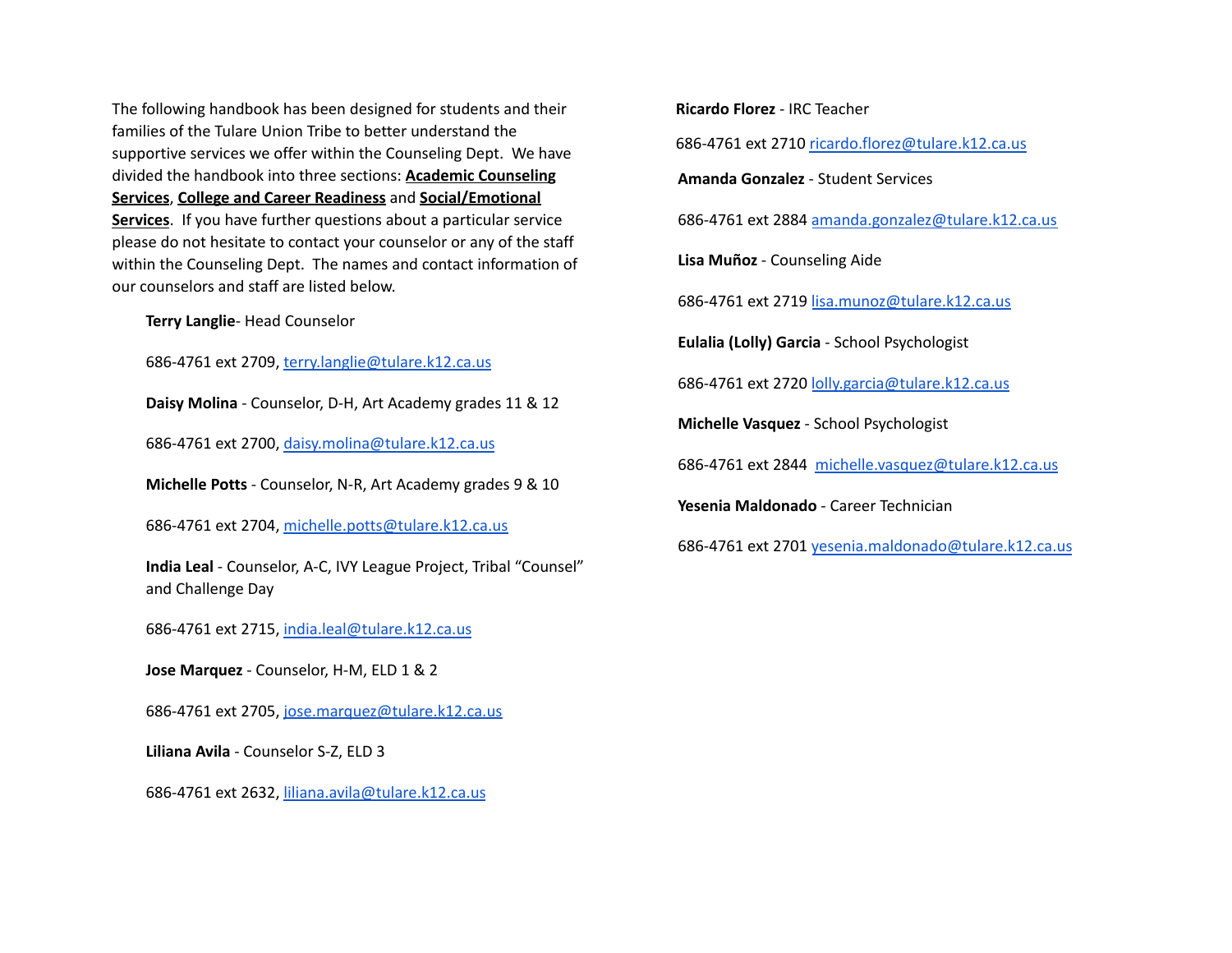# **Academic Counseling Services**

#### **Academic Advising**

All TU counselors provide academic advising to students and their families. This resource helps students navigate graduation requirements, A-G requirements for college acceptance, educational policies, and college and career opportunities to help students achieve their academic goals. Academic advising is done Mon.-Fri. on a walk-in basis, or by appointment. Students and parents may contact their counselor to access this service.

#### **Sophomore Counseling**

Individualized academic advising appointments are scheduled for each student and parent(s) during the first semester of their sophomore year. This process ensures all sophomore students have met with their counselor, received information about college and career readiness and mapped out a 4-year plan for their academic success.

# **Transcript Requests**

Students and parents can receive copies of student's transcripts and other educational records via the school website link or through the registrar/secretary in the counseling office.

# **AVID**

AVID stands for Advancement Via Individual Determination. It is a college readiness program designed to help students develop the skills they need to be successful in college. The program places special emphasis on growing writing, critical thinking, teamwork, organization and reading skills. AVID students possess and demonstrate average or above average academic potential. Their school participation is evident of their individual determination to

pursue postsecondary education. Interested students can discuss this opportunity with their counselor.

#### **English Language Development (ELD) Program**

Students learning English as their second language can benefit from the TU ELD program. The mission of the program is threefold; to develop literacy skills appropriate to grade level content, to develop English language fluency quickly and efficiently in order for students to participate fully in meaningful instruction and school activities and to develop academic achievement in all content areas according to grade level standards.

# **Migrant Education Services**

Migrant Education is a national federally funded program that provides services to children and youth ages 3 - 21, whose education has been interrupted in the past three years because of the need for parents to relocate to other areas in order to find agricultural or seasonal work. At TU, our migrant students receive specialized tutoring and individualized guidance on credit recovery and college readiness. Additionally, migrant families are invited to attend parent education through the district wide migrant program.

#### **Dual Enrollment with Community Colleges**

TU offers college level courses in the subject of English for students wanting to gain college credit while still in high school. For more information about these community college courses ask your counselor.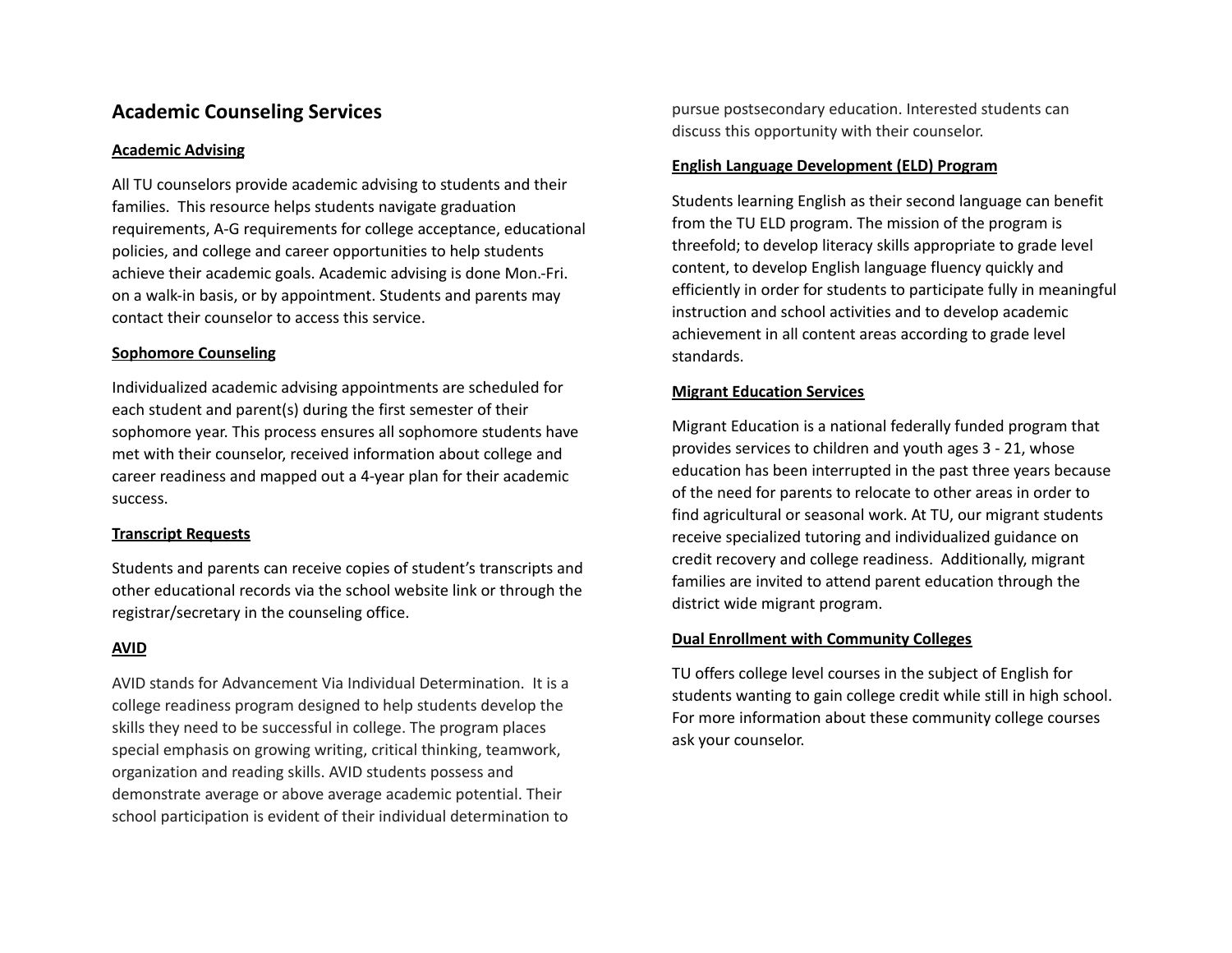#### **AP Courses**

Advanced Placement (AP) curriculum, administered by the College Board, consists of standardized high school courses that are roughly equivalent to undergraduate college courses. After completing an AP class, students typically take the AP exam in that subject, which can earn them credits and accelerate placement in college. TU offers the following AP Courses: European History, Art History, US History, Government, English 3 & 4, Biology, Physics, Chemistry, Calculus A & B, Statistics, Computer Science, Spanish Language and Spanish Literature and Psychology.

#### **Credit Recovery**

TU offers a variety of options to students needing to make up high school credits. If a student falls behind in credits, or transfers into the school lacking some of their required credits their counselor will meet with them to discuss a plan on how to make up these credits. Credit recovery options include; Plato, Edgenuity, Tutoring, Night school, Winter session and Summer school.

#### **School Psychologist**

The psychologist is available to provide testing and psychological information beyond the scope of the classroom teacher. The School Psychologist plays a counseling role to students and parents, and provides assistance to teachers in the implementation of effective teaching strategies for individual students exhibiting learning and/or behavioral difficulties. All psychological testing requires parent permission.

#### **Special Needs (IEP, 504)**

Special Education classes are offered for students who qualify for the program. An Individualized Education Program spells out exactly what special education services a student will receive and why. The IEP is planned at an IEP meeting. The Rehabilitation Act and the Americans with Disabilities Act specifies that no one with a disability can be excluded from participating in federally funded programs or activities. 504 identified students are provided with necessary modifications and accommodations that will be needed for them to have an opportunity to perform at the same level as their peers in the general educational setting. Please contact your student's counselor or the school psychologist for more information on these programs and services.

#### **Student Study Teams**

Student Study Teams (SST) are problem solving groups composed of teachers, administrators and other staff members who come together with the sole purpose of identifying and evaluating the challenges that an individual student is dealing with and designing collaborative interventions to improve the student's success in school. The exact functions and services of the teams vary with the needs of the individual student. Students and parents may request a SST meeting through their teacher, counselor or administrator.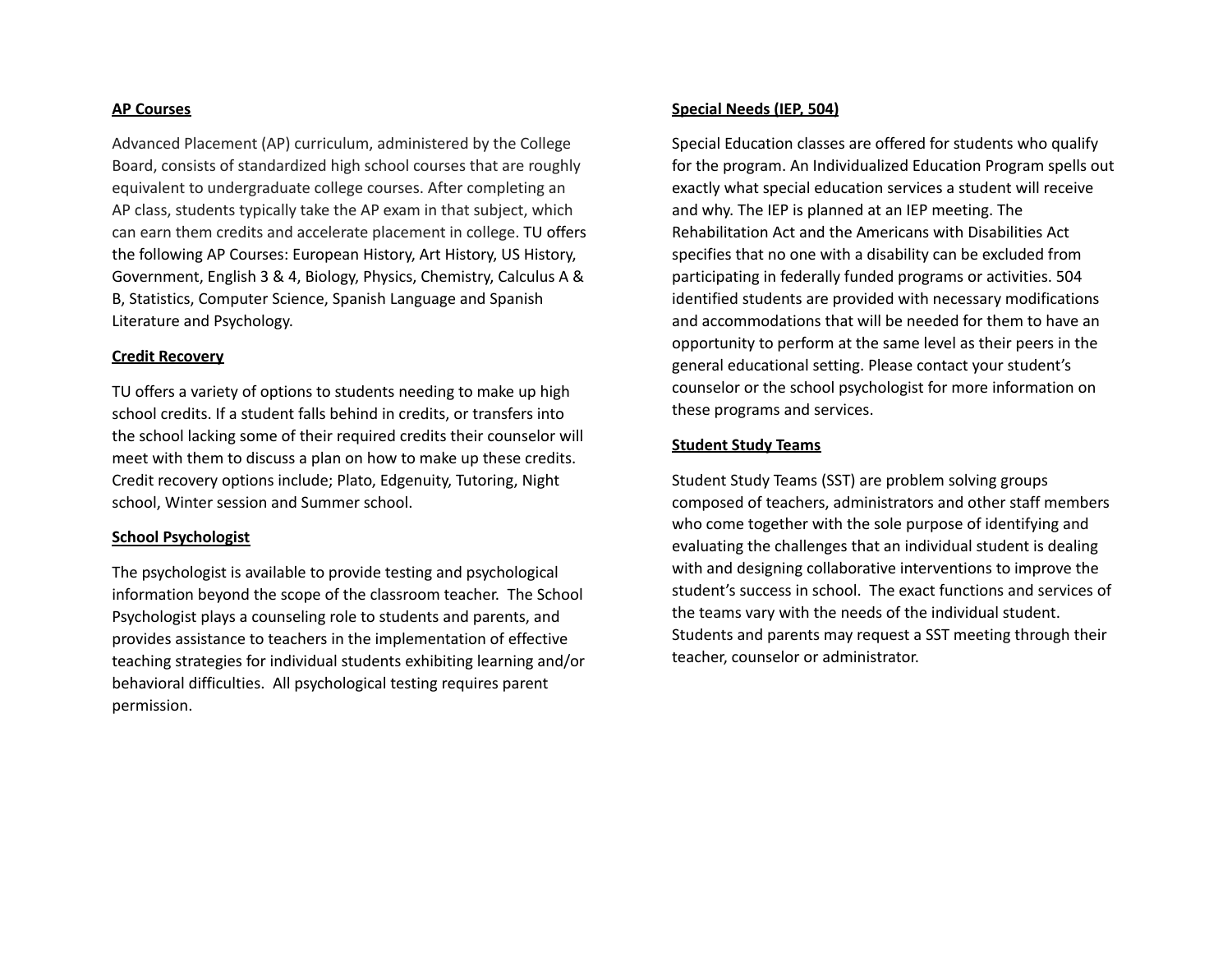# **College and Career Readiness**

### **Career Center Services**

Students have access to a wide range of college and career readiness services in the campus Career Center. Services available in the career center include: work permits, college and career interest profile workshops using CCGI, college visitations from UC, CSU and private college representatives, military/ASVAB testing, community college application and placement testing, FAFSA, and college application workshops. Additionally, students interested in opportunities including the fire and police Explorers program may inquire about these programs at the career center.

# **Career Day**

Tulare Union hosts a Career Day event for all students in the junior class. The event includes a keynote speaker, along with break-out sessions that allow students to choose which professionals they would like to learn from. Students get the opportunity to hear about real work experience from professionals in their selected field of interest, and are exposed to the day to day experiences, education, pay, benefits, etc. of the professions they are interested in.

#### **Career Pathways and Academies**

Tulare Joint Union High School District (TJUHSD) is committed to providing college and career readiness pathways at each high school. Students interested in a career pathway program, or "academy" are encouraged to contact their counselor for more information. Currently there are 4 career pathway academies offered within the district; Art, Agriculture, Pre-Medicine and Engineering. Students enrolled in a career pathway benefit from small learning communities, college preparation, career-themed focus, academic rigor blended with technical relevance,

project-based/hands-on learning and work-based learning opportunities.

# **Scholarships**

All high school seniors planning for 2 and 4 year college in their future as well as technical education are encouraged to look at the comprehensive list of scholarships available on the school website. The Career Technician is available to answer questions and guide students through the scholarship application process.

# **CCGI California College Guidance Initiative**

CCGI is a computer-based college and career readiness platform available to all students within the Tulare High School District. This program enables students to engage in self-discovery, career exploration, academic planning, and college preparation. Students and parents are given information and training on how to access this program and are encouraged to use it to explore their interests and strengths and develop a course of study that matches their long-term educational goals.

# **Internship/Job Shadowing**

Our Career Internship & Job Shadowing Program is offered to students in their junior or senior year. The program is designed to give our students hands-on experience in their selected career interests. Students interested in this program can speak to their counselor.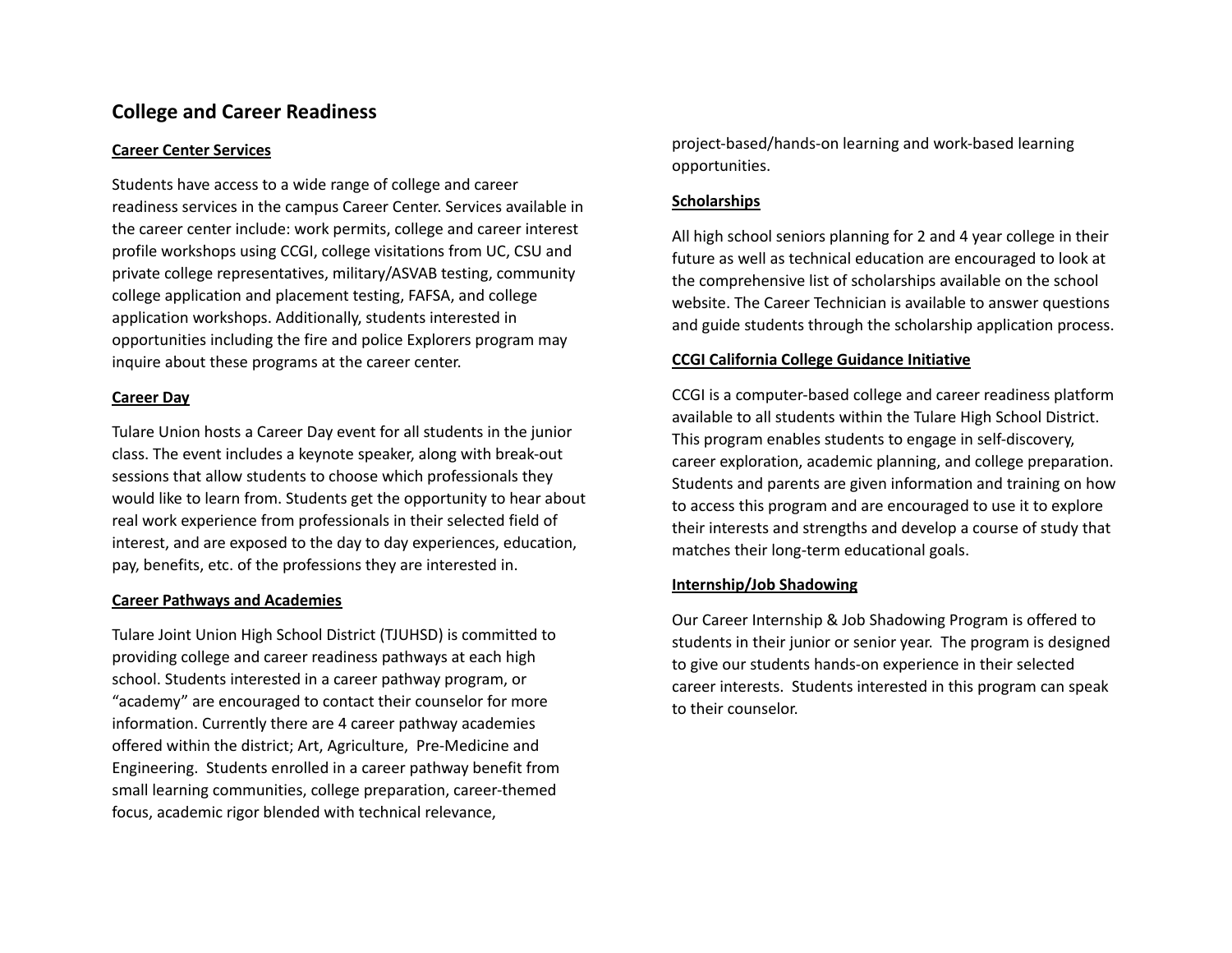# **Social/Emotional Services (SEL)**

### **Crisis Counseling**

All TU counselors have been trained to provide basic crisis intervention to students struggling with issues of depression, anxiety, thoughts of suicide, relationship problems, issues of drug/alcohol abuse and other common mental health issues. Counselors assess student's needs, provide appropriate intervention and refer the students to further resources (on campus or off campus) as needed. It is the goal of all counseling staff to address the social and emotional health of our students with empathy and respect. Crisis counseling is available on a walk-in basis through the Counseling Center.

### **Peer Mediation**

TU counselors are available to provide mediation between students who may be struggling with peer conflicts. Peer mediation is available on a walk-in basis.

# **YoungLives**

YoungLives is a community-based resource that provides mentorship and support to students who are pregnant or who have young children. YoungLives staff are volunteers and meet with students on campus weekly to provide education, support and life-skills training.

# **Teen Dating Violence Awareness Week**

An annual program offered in conjunction with the Tulare Co. District Attorney's office that provides awareness and education for teens regarding dating violence.

### **SSIP Coaches (Safe Student Intervention Program)**

SSIP Coaches serve as mentors for students impacted by or at risk of gang involvement. SSIP Coaches guide by assisting them academically, offering cognitive and behavioral support and encouraging attendance. SSIP coaches also offer restorative justice practices to guide students through conflict resolution.

### **Tulare Youth Services Bureau (TYSB)**

TYSB is a community based mental health treatment provider that contracts the school district to provide mental health services on campus for students who need additional support from a trained mental health professional. Individual and group support is offered on campus through TYSB therapists. Additionally, TU counselors utilize TYSB as a primary referral source for students and their families struggling with social/emotional problems.

#### **Recovery Resources**

Recovery Resources is a community-based organization that offers drug and alcohol intervention services to student athletes who test positive for an illegal substance.

#### **Intervention Resource Classroom (IRC)**

The (I)ntervention (R)esource (C)lassroom is located on campus. It provides social and emotional support for students, as well as academic help. The Life Skills class helps with skill building such as: organization, peer mediation, coping skills, and mindfulness. The main impact of these support services is to help increase attendance and parental involvement as well as decrease detentions and suspensions.